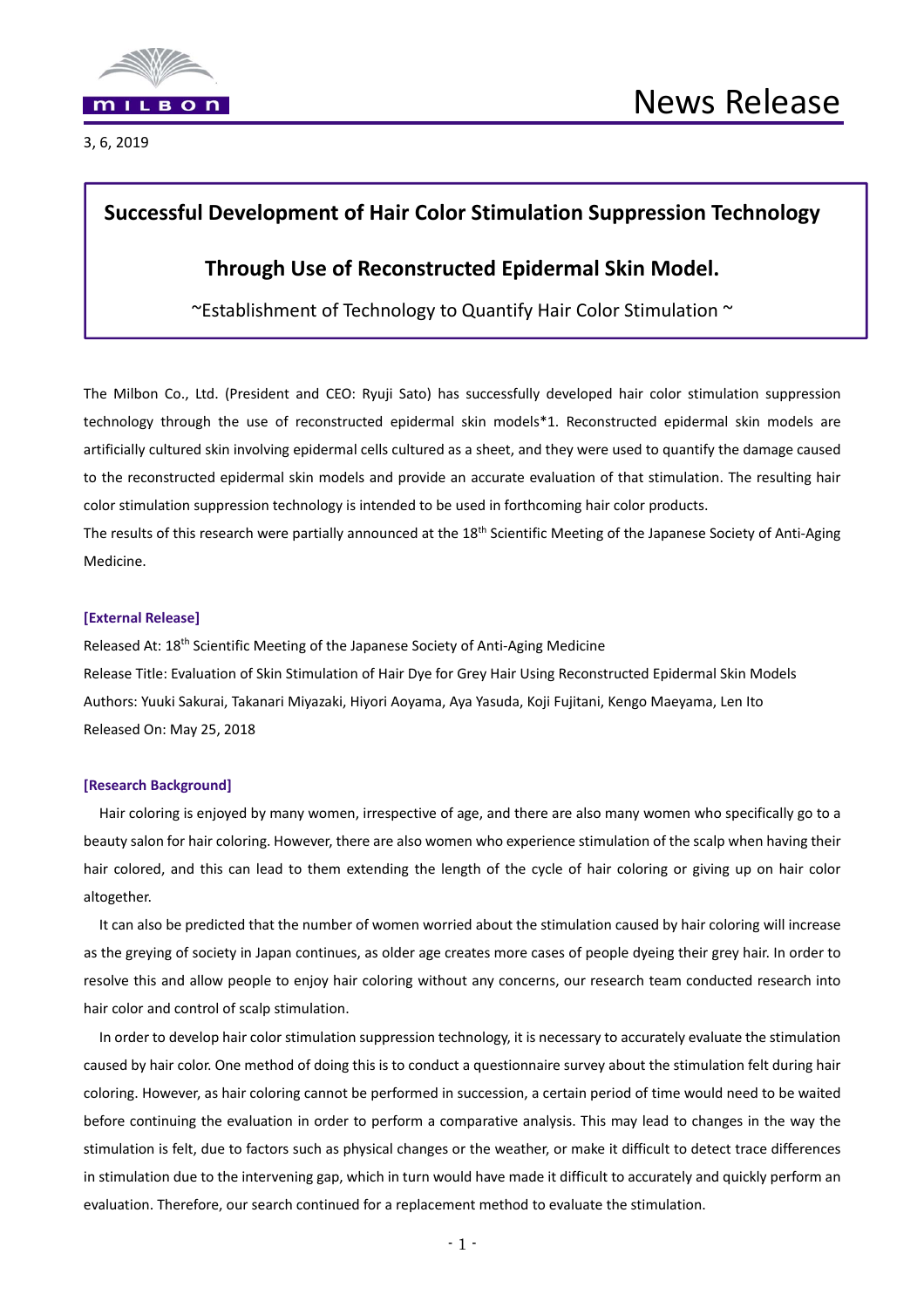

# **[Research Results]**

### **~ Discovery of Skin Regeneration Models ~**

As research into a method for evaluating stimulation continued, the research team turned their attention to "Reconstructed epidermal skin models ," developed using skin regeneration medical technology.

Reconstructed epidermal skin models are artificially cultured skin involving epidermal cells cultured as a sheet. Reconstructed epidermal skin models are already used for such tasks as evaluating the stimulation of newly synthesized chemical substances, and we had the idea that perhaps they can be used to evaluate the stimulation caused by hair color. Aligning the actual stimulation that people feel during hair coloring and the evaluation results from the reconstructed epidermal skin models meant that all of the details of the experimental method had to be optimized, including the length of time the hair color agent and reconstructed epidermal skin models are in contact and the volume used. The research team spent around two years of research optimizing the experimental methods, and as a result successfully achieved quantification of the stimulation felt during hair coloring.

### **~ The Resulting Hair Color Stimulation Suppression Technology ~**

 Using the evaluation technology making use of reconstructed epidermalskin models, the research team discovered that meadowfoam oil \*2 and apricot oil \*3 are effective in suppressing the stimulation of hair color. Conversely, this system also allows the ingredients that make the stimulation stronger to be identified, and by removing these while carefully selecting those that are effective, helped to rapidly increase the speed of the research. The knowledge obtained from this research will be applied to hair color products in the future.

Milbon will continue further research, aiming to realize gentle hair color that will allow more women to continue to enjoy coloring their hair.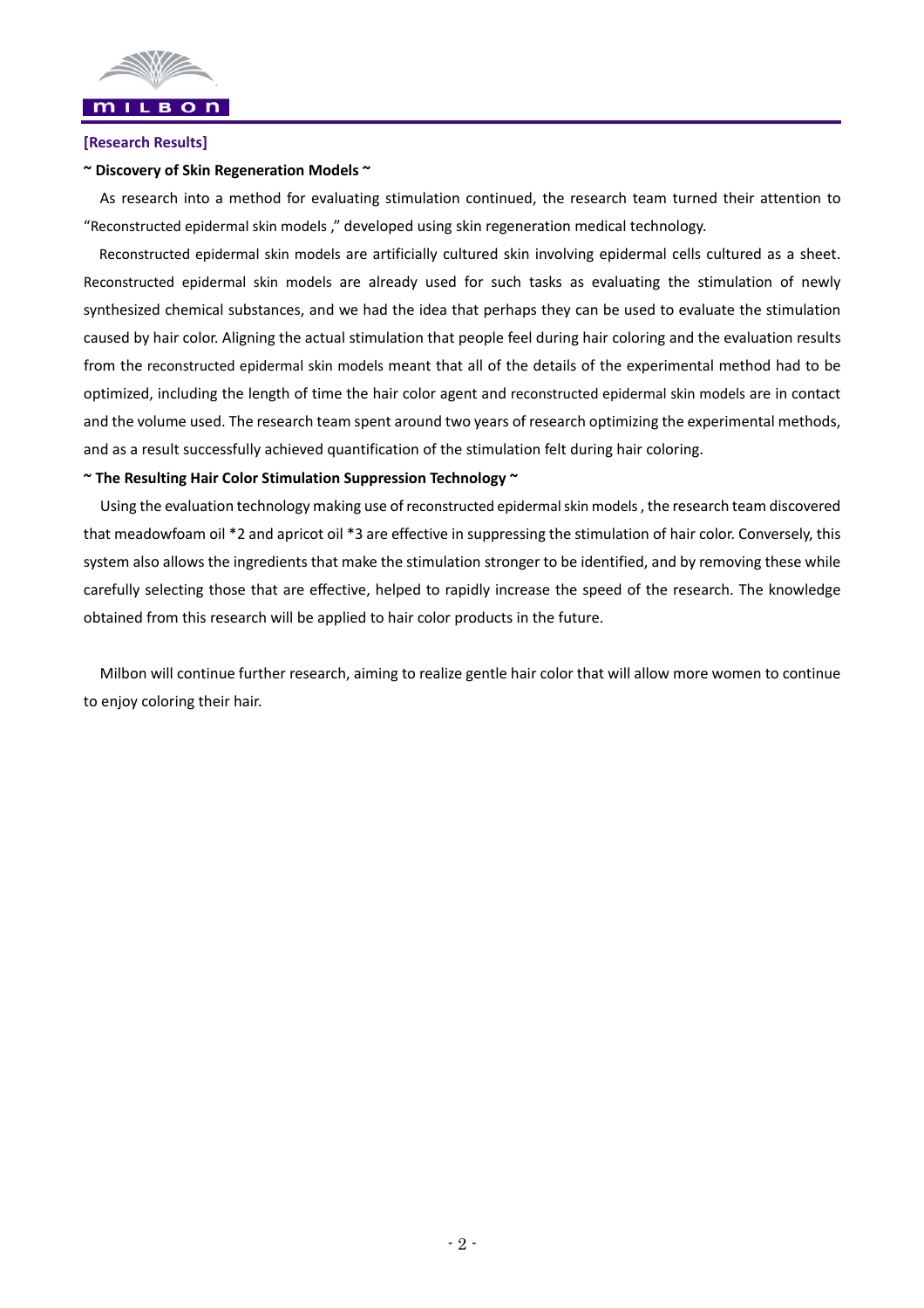

### Reference Materials



Fig. 1 Reconstructed epidermal skin models (A) and Cross Section structure (B)

A: A special cultivation container 1cm in diameter with a cultivated sheet of skin having composition of the skin's surface.

B: When a cross section of the Reconstructed epidermal skin model is examined, it can be seen that the four layers that comprise the epidermal skin have been recreated.



Blue: High damage **Pink: Low damage** Pink: Low damage

Fig. 2 Examples of Evaluation of Hair Color Agent Using a Reconstructed epidermal skin model

For a hair color agent for which the scalp stimulation level was already known, a reconstructed epidermal skin model was used, and the damage received by the evaluation reconstructed epidermal skin model turned into a color, creating an evaluation method that matches the damage and the stimulation level of the scalp.